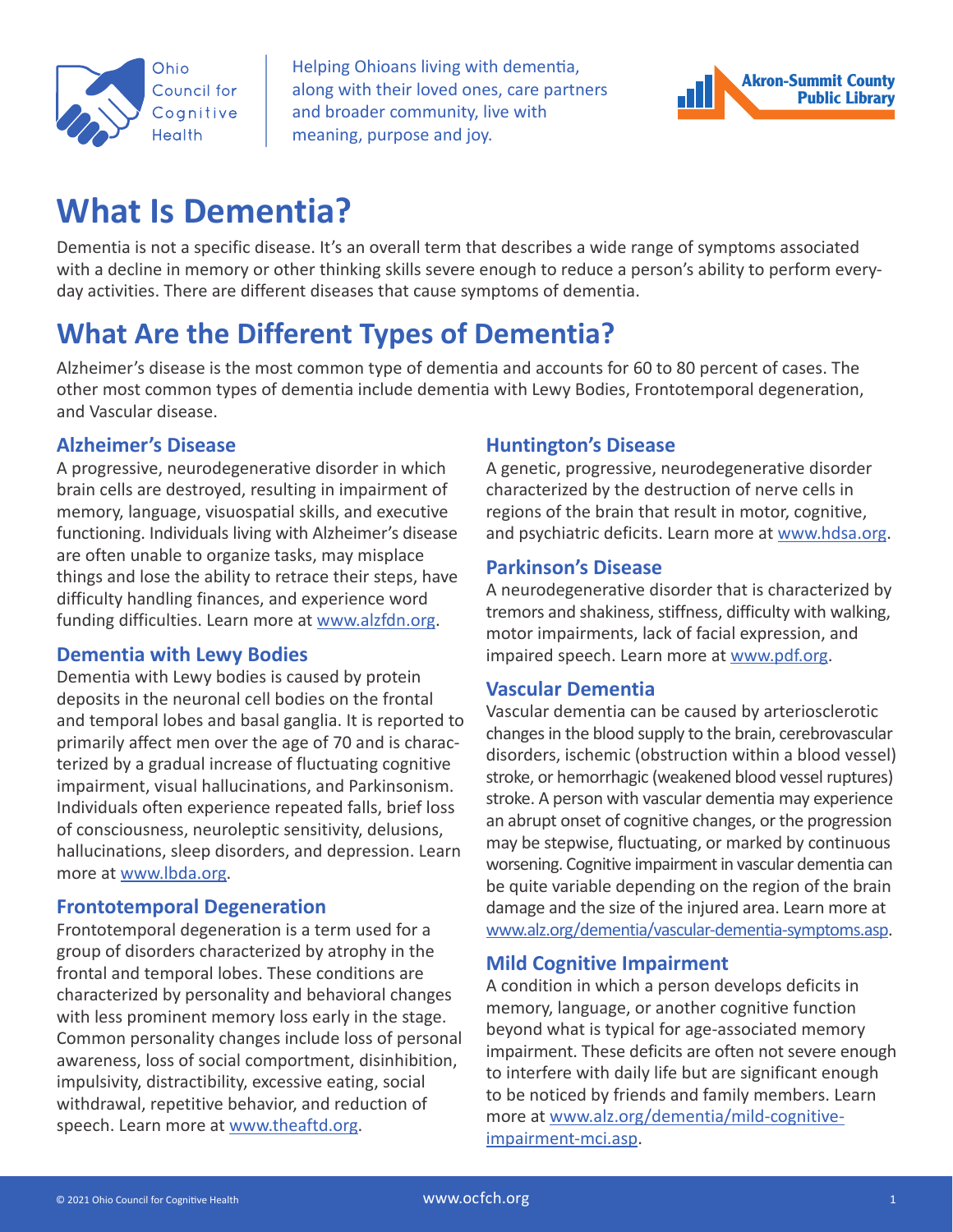## **Is Dementia a Normal Part of Aging?**

A common myth about dementia is that it is a natural part of aging, but Alzheimer's disease and other dementias are in fact not a normal part of aging.

## **Normal Aging**

- Sometimes forgets names or appointments
- Makes occasional errors when balancing a checkbook
- Needs occasional help to use household technology
- Confused about the day of the week but recalls it later
- Vision changes related to cataracts
- Sometimes has trouble thinking of the right word
- Misplaces things from time to time and retracing steps to find them
- Makes a bad decision once in a while
- Sometimes feels weary of work, family and social obligations
- Develops very specific ways of doing things and becoming irritable when a routine is disrupted.

## **Sign or Symptom of Dementia**

- Memory loss that disrupts daily life
- Challenges in planning or solving problems
- Difficulty completing familiar tasks at home or at work
- Confused about the time of day or place
- Trouble understanding visual images and spatial relationships
- Trouble writing words or thinking of the right word often in conversations
- Misplaces things and loses the ability to retrace steps
- Decreased or poor judgment
- Withdrawn from work or social activities
- Changes in mood and personality

## **IS Who Can Diagnose Dementia?**

Consulting your primary care physician is a good place to start if someone is experiencing memory loss or changes in thinking and problem solving. You then may be referred to a neurologist, geriatric psychiatrist, neuropsychologist, and/or and geriatrician for a complete evaluation.